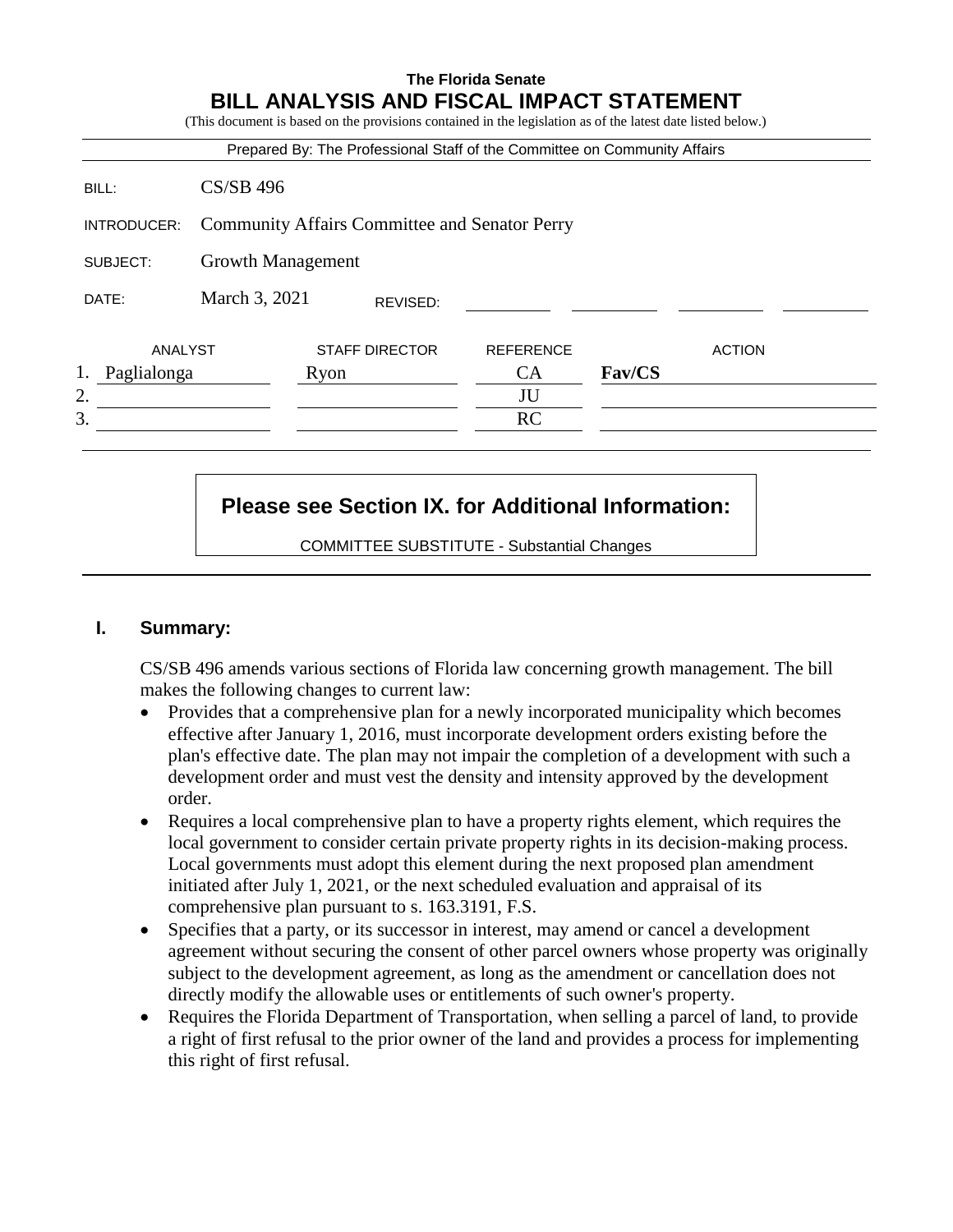Allows agreements pertaining to existing developments of regional impact that are classified as essentially built out, and were valid on or before April 6, 2018, to be amended, including amendments exchanging land uses under certain circumstances.

The bill provides a declaration that the act fulfills an important state interest.

The effective date of this bill is July 1, 2021.

### **II. Present Situation:**

For ease of reference to each of the topics addressed in the bill, the Present Situation for each topic will be described in Section III of this analysis, followed immediately by the corresponding Effect of Proposed Changes. The below discussion tracks the order of sections contained in the bill.

## **III. Effect of Proposed Changes:**

### **Comprehensive Plans and Preexisting Development Orders (Section 1)**

### *Present Situation*

Adopted in 1985, the Local Government Comprehensive Planning and Land Development Regulation Act, also known as Florida's Growth Management Act, was significantly revised in 2011, becoming the Community Planning Act.<sup>1</sup> The Community Planning Act governs how local governments create and adopt their local comprehensive plans. A comprehensive plan is a statutorily mandated legislative plan to control and direct the use and development of property within a county or municipality.<sup>2</sup>

Local comprehensive plans adopted after January 1, 2019, and all land development regulations adopted to implement the plan, must incorporate development orders existing before the comprehensive plan's effective date.<sup>3</sup> The plan may not impair a party's ability to complete development in accordance with the development order and must vest the density<sup>4</sup> and intensity<sup>5</sup> approved by the development order without any limitations or modifications. Land development regulations must incorporate preexisting development orders.<sup>6</sup>

## *Effect of Proposed Changes*

The bill amends s. 163.3167, F.S., to provide that a comprehensive plan for a newly incorporated municipality which becomes effective after January 1, 2016, and all land development regulations adopted to implement the plan, must incorporate development orders existing before

<sup>1</sup> *See* ch. 2011-139, s. 4*,* Laws of Fla.

<sup>2</sup> *Payne v. City of Miami*, 52 So. 3d 707, 737 (Fla. 3rd DCA 2010)

<sup>3</sup> *See* ch. 2019-165, s. 3, Laws of Fla.

<sup>4</sup> Section 163.3164(12), F.S., defines the term "density" as an objective measure of the number of people or residential units allowed per unit of land, such as residents or employees per acre.

<sup>5</sup> Section 163.3164(22), F.S., defines the term "intensity" as an objective measurement of the extent to which land may be developed or used, including the consumption or use of the space above, on, or below the ground; the measurement of the use of or demand on natural resources; and the measurement of the use of or demand on facilities and services.

<sup>6</sup> Sections 163.3167(3) and 163.3203, F.S.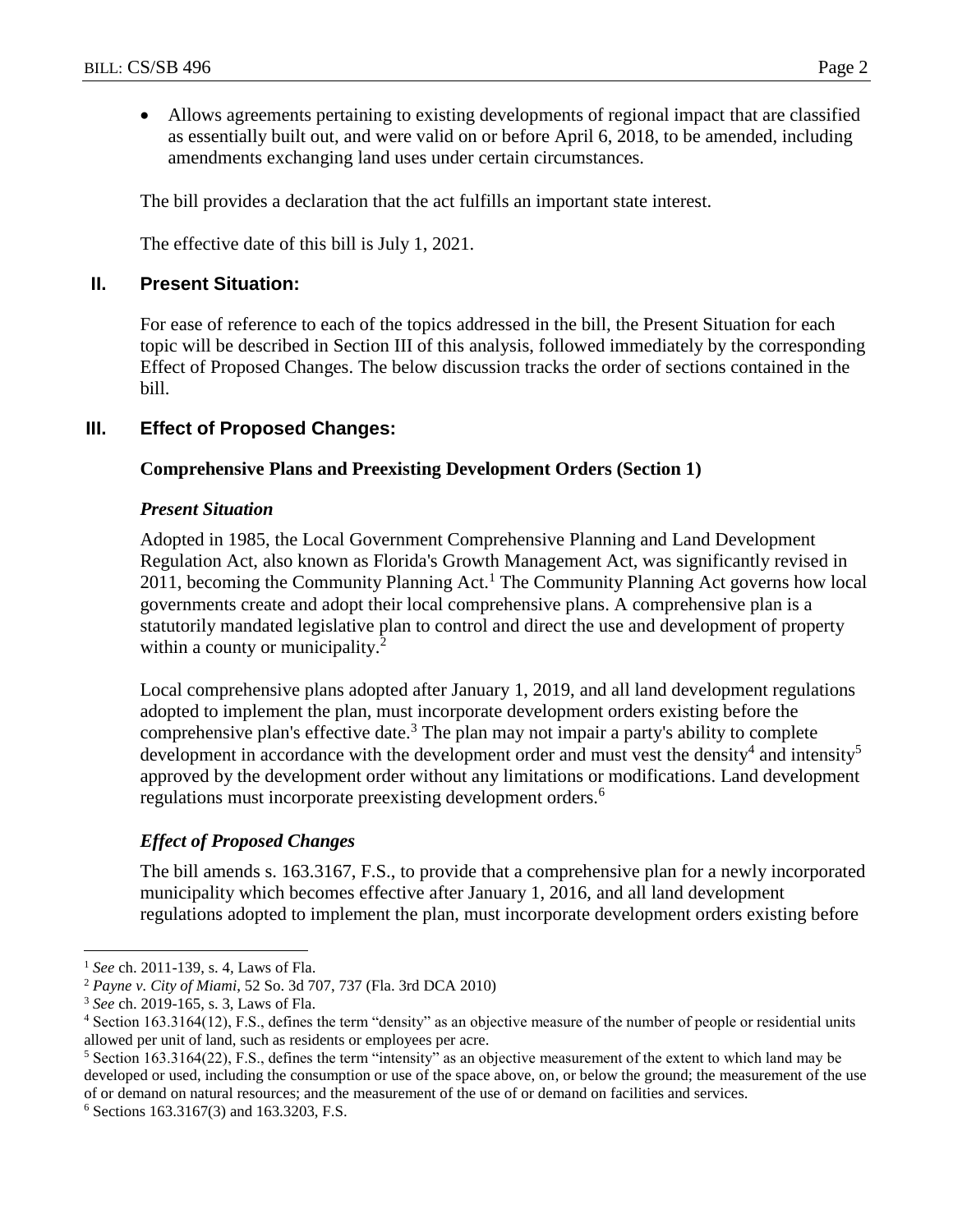the plan's effective date, may not impair the completion of a development with such a development order, and must vest the density and intensity approved by such a development order.

### **Private Property Rights and the Community Planning Act (Section 2)**

### *Present Situation*

### Constitutional Private Property Rights

Under Article I, section 2 of the Florida Constitution's Declaration of Rights, individuals are guaranteed the right "*to acquire, possess, and protect property*." <sup>7</sup> Although these property rights are enshrined in the Florida Constitution, the state and local governments may curtail these rights through sovereign police powers. State police powers are derived from the Tenth Amendment to the U.S. Constitution, which affords states all rights and powers "not delegated to the United States."<sup>8</sup> Under this provision, states have police powers to establish and enforce laws protecting the welfare, safety, and health of the public.<sup>9</sup> Regarding private property rights, courts have continuously held that "even constitutionally protected property rights are not absolute, and 'are held subject to the fair exercise of the power inherent in the State to promote the general welfare of the people through regulations that are necessary to secure the health, safety, good order, [and] general welfare."'<sup>10</sup>

When a state or political subdivision exercises police powers to affect property rights, citizens are provided two constitutional challenges to oppose the governmental act. The first challenge is that the government may have acted arbitrarily in violation of due process.<sup>11</sup> In the *City of Coral Gables v. Wood*, the court ruled that "[a] zoning ordinance will be upheld unless it is clearly shown that it has no foundation in reason and is a mere arbitrary exercise of power without reference to public health, morals, safety or welfare."<sup>12</sup> In the first constitutional challenge, government action is simply invalid under the Constitution's due process clause.<sup>13</sup>

The second challenge is whether the government so intrusively regulated the use of property in pursuit of legitimate police power objectives to take the property without compensation in violation of the just compensation clause (takings clause).<sup>14</sup> When reasoning whether a regulation or land use plan constitutes a taking of a landowner's property, the operative inquiry is whether the landowner has been deprived of all or substantially all economic, beneficial or

<sup>7</sup> FLA. CONST. art. I s. 2.

<sup>8</sup> U.S. CONST. amend. X.

<sup>&</sup>lt;sup>9</sup> "The States thus can and do perform many of the vital functions of modern government—punishing street crime, running public schools, and zoning property for development, to name but a few—even though the Constitution's text does not authorize any government to do so. Our cases refer to this general power of governing, possessed by the States but not by the Federal Government, as the police power." *See NFIB v. Sebelius*, 567 U.S. 519, 535-536 (2012).

<sup>10</sup> *Shriners Hospitals for Crippled Children v. Zrillic*, 563 So.2d 64, 68 (Fla. 1990) (quoting *Golden v. McCarthy*, 337 So.2d 388, 390 (Fla. 1976)).

<sup>11</sup> *See* U.S. CONST. amend. V, XIV, s. 1; FLA. CONST. art. I s. 9; *see also Fox v. Town of Bay Harbor Islands*, 450 So.2d 559, 560 (Fla. 3rd DCA 1984).

<sup>12</sup> *City of Coral Gables v. Wood*, 305 So.2d 261, 263 (Fla. 3rd DCA 1974).

<sup>13</sup> *See Department of Transp. v. Weisenfeld*, 617 So.2d 1071 (Fla. 5th DCA 1993).

<sup>14</sup> *See* FLA. CONST. art X, s. 6.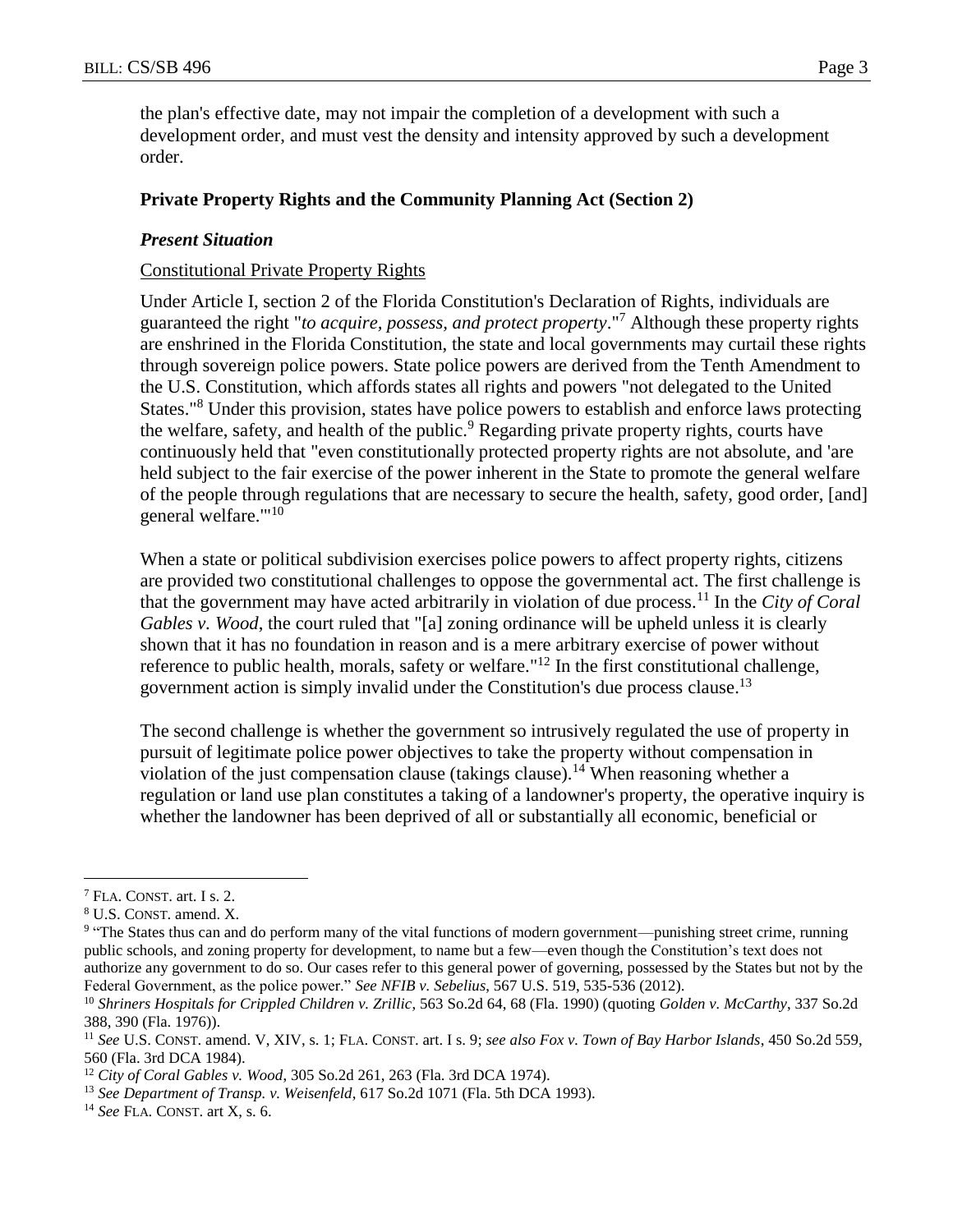productive use of the property.<sup>15</sup> In the second constitutional challenge, the government action is invalid absent compensation. So the government may either abandon its regulation or validate its action by payment of appropriate compensation to the landowner.<sup>16</sup>

Since these constitutional protections were enacted, the scale of government and land use regulation has considerably expanded. Still, courts have been reluctant to afford relief to property owners under these constitutional challenges.<sup>17</sup> Thus, property owners who experienced property devaluation or economic loss caused by government regulation were seldom compensated.<sup>18</sup>

In 1995, the Legislature addressed the ineffectiveness of these constitutional challenges to government regulation by enacting ch. 70, F.S., which is known as the "Bert J. Harris, Jr., Private Property Rights Protection Act" (hereinafter the "Harris Act").<sup>19</sup>

## The Bert J. Harris, Jr., Private Property Rights Protection Act

The Harris  $Act^{20}$  entitles private property owners to relief when a governmental entity's specific action inordinately burdens the owner's existing use of the real property or a vested right to a specific use of the real property.<sup>21</sup> The Harris Act recognizes that the excessive burden, restriction, or limitation on private property rights as applied may fall short of a taking or due process violation under the State Constitution or the U.S. Constitution.<sup>22</sup> The law does not apply to the U.S. government, federal agencies, or state or local government entities exercising delegated U.S. or federal agency powers. $^{23}$ 

In addition to action that inordinately burdens a property right, an owner may seek relief when a government entity's development order or enforcement action is unreasonable or unfairly burdens the use of the owner's real property,  $2<sup>4</sup>$  or when a government entity imposes a condition on the proposed use of the real property that amounts to a prohibited exaction.<sup>25</sup> A prohibited exaction occurs when an imposed condition lacks an essential nexus to a legitimate public purpose and is not roughly proportionate to the impacts of the proposed use that the governmental entity seeks to avoid, minimize, or mitigate.<sup>26</sup>

### The Community Planning Act

The Harris Act is balanced against the state's sovereign rights. The state needs to effectively and efficiently plan, coordinate, and deliver government services amid the state's continued growth

 $\overline{a}$ 

<sup>25</sup> Section 70.45(2), F.S.

<sup>15</sup> *See Taylor v. Village of North Pam Beach*, 659 So.2d 1167 (Fla. 4th DCA 1995).

<sup>16</sup> *See Department of Transp. v. Weisenfeld*, 617 So.2d 1071 (Fla. 5th DCA 1993).

<sup>17</sup> *See* Cooper, Weaver, and 'Connor, The Florida Bar, Florida Real Property Litigation, *Statutory Private Property Rights Protection*, s.13.1 (2018).

<sup>18</sup> *Id.*

<sup>19</sup> *Id.*

<sup>20</sup> Section 70.001(1), F.S.

 $21$  Section 70.001(2), F.S.

 $22$  Section 70.001(1), F.S.

<sup>&</sup>lt;sup>23</sup> Section 70.001(3)(c), F.S.

 $24$  Section 70.51(3), F.S.

<sup>&</sup>lt;sup>26</sup> Section 70.45(1)(c), F.S.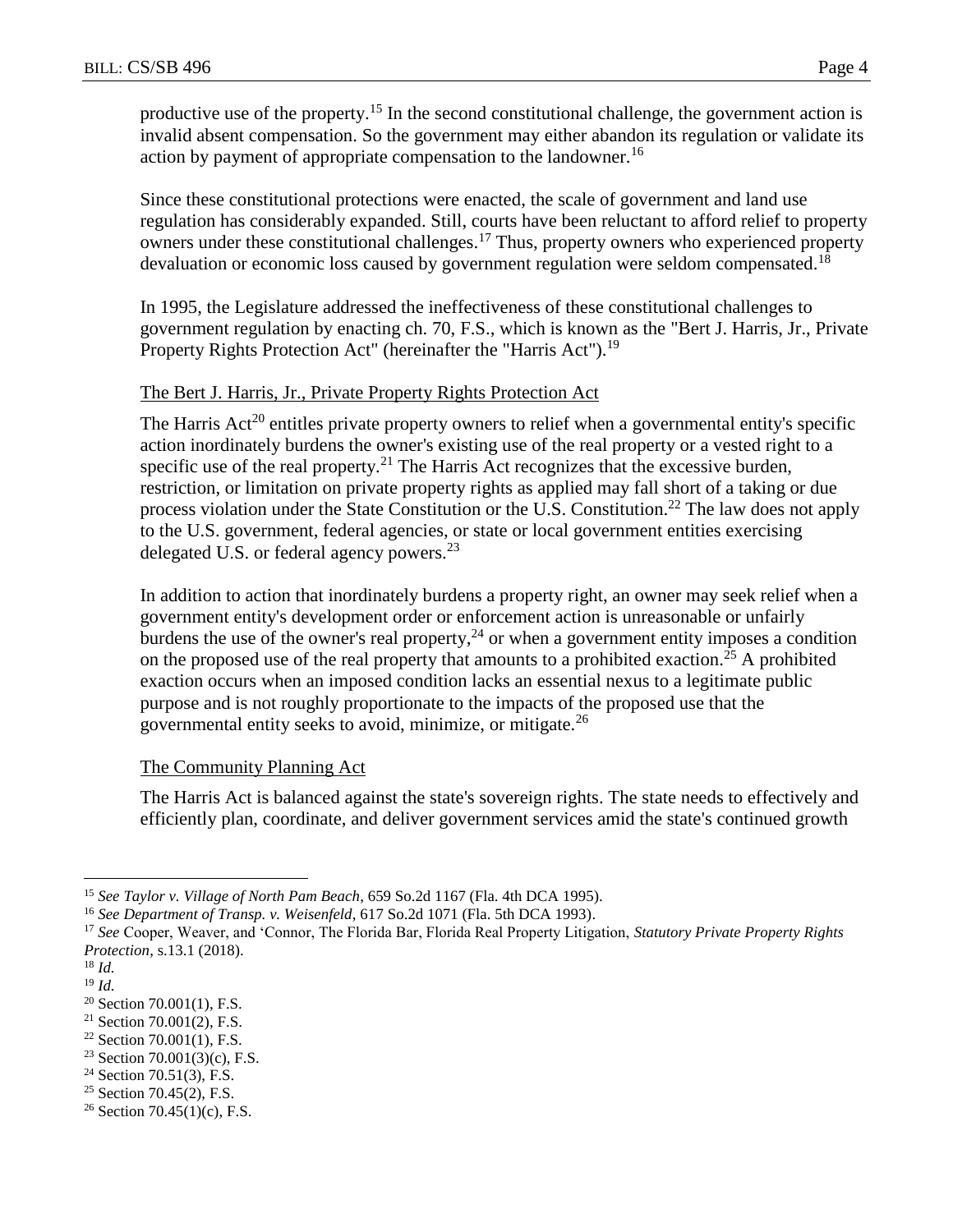and development.<sup>27</sup> Statutes govern how the state and local governments direct land development<sup>28</sup> with the State Comprehensive Plan and local comprehensive plans adopted by counties and municipalities as required by statute.<sup>29</sup>

The Legislature expressly intended for all governmental entities in the state to recognize and respect judicially acknowledged or constitutionally protected private property rights.<sup>30</sup> The authority provided by the Community Planning Act must be exercised with sensitivity for private property rights, without undue restriction, and leave property owners free from actions by others that would harm their property or constitute an inordinate burden on property rights under the Harris Act.<sup>31</sup>

The State Comprehensive Plan must provide long-range policy guidance for the state's orderly social, economic, and physical growth.<sup>32</sup> The State Comprehensive Plan's goals and policies must be consistent with the protection of private property rights.<sup>33</sup> The State Comprehensive Plan must be reviewed every two years by the Legislature, and legislative action is required to implement its policies unless specifically authorized otherwise in the Constitution or law.<sup>34</sup>

### Local Comprehensive Plan Elements

Local comprehensive plans must include principles, guidelines, standards, and strategies for the orderly and balanced future economic, social, physical, environmental, and fiscal development that reflects community commitments to implement the plan and its elements.<sup>35</sup> Plans are also required to identify procedures for monitoring, evaluating, and appraising the plan's implementation.<sup>36</sup> Plans may include optional elements<sup>37</sup> but must include the following nine elements:

- Capital improvements; $38$
- Future land use  $plan;^{39}$
- $\bullet$  Intergovernmental coordination;<sup>40</sup>
- Conservation; $41$
- Transportation; $42$

<sup>31</sup> *Id*.

 $\overline{a}$ 

<sup>32</sup> Section 187.101(1), F.S.

- <sup>34</sup> Section 187.101(1), F.S.
- <sup>35</sup> Section 163.3177(1), F.S.
- <sup>36</sup> Section 163.3177(1)(d), F.S.
- <sup>37</sup> Section 163.3177(1)(a), F.S.

- <sup>39</sup> Section 163.3177(6)(a), F.S.
- $40$  Section 163.3177(6)(h), F.S.
- <sup>41</sup> Section 163.3177(6)(d), F.S.
- $42$  Section 163.3177(6)(b), F.S.

<sup>27</sup> *See* s. 186.002(1)(b), F.S.

<sup>28</sup> *See* ch. 186, 187, and 163, part II, F.S.

<sup>&</sup>lt;sup>29</sup> Section 163.3167(1)(b), F.S.

<sup>30</sup> *See* s. 163.3161(10), F.S.; *see also* s. 187.101(3), F.S.

<sup>&</sup>lt;sup>33</sup> Section 187.101(3), F.S. The plan's goals and policies must also be reasonably applied where they are economically and environmentally feasible and not contrary to the public interest.

<sup>38</sup> Section 163.3177(3)(a), F.S. The capital improvements element must be reviewed by the local government on an annual basis.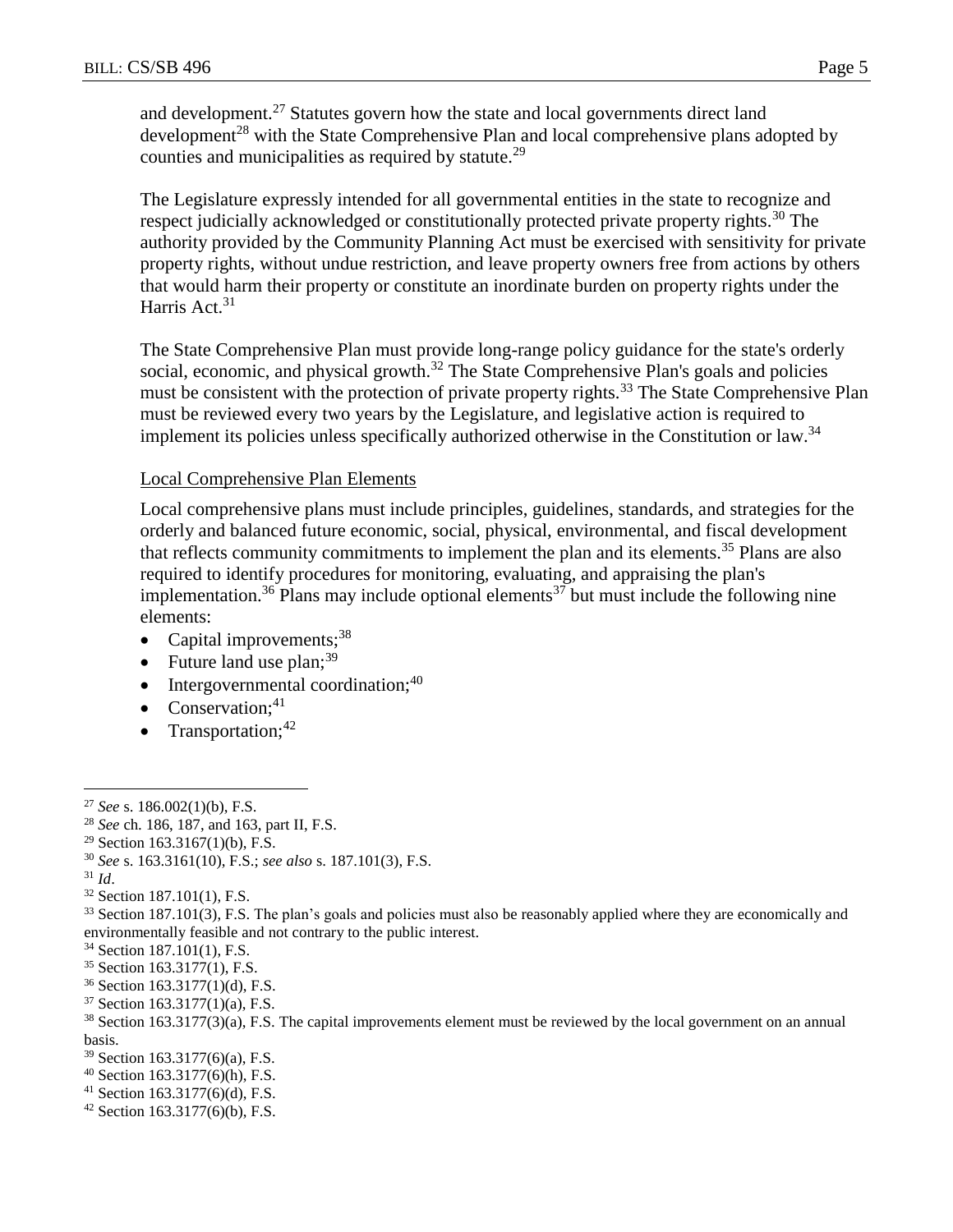- Sanitary sewer, solid waste, drainage, potable water, and aquifer recharge: <sup>43</sup>
- Recreation and open space: $44$
- $\bullet$  Housing;<sup>45</sup> and
- Coastal management (for coastal local governments).<sup>46</sup>

All local government land development regulations must be consistent with the local comprehensive plan.<sup>47</sup> Additionally, all public and private development, including special district projects, must be consistent with the local comprehensive plan.<sup>48</sup> However, plans cannot require any special district to undertake a public facility project which would impair the district's bond covenants or agreements.<sup>49</sup>

### Amendments to a Local Comprehensive Plan

Local governments must review and amend their comprehensive plans every 7 years to reflect any changes in state requirements.<sup>50</sup> Within a year of any such amendments, local governments must adopt or amend local land use regulations consistent with the amended plan.<sup>51</sup> A local government is not required to review its comprehensive plan before its regular review period unless the law specifically requires otherwise. $52$ 

Generally, a local government amending its comprehensive plan must follow an expedited state review process.<sup>53</sup> Certain plan amendments, including amendments required to reflect a change in state requirements, must follow the state coordinated review process to adopt comprehensive plans.<sup>54</sup> Under the state process, the state land planning agency is responsible for plan review, coordination, and preparing and transmitting comments to the local government.<sup>55</sup> The Department of Economic Opportunity (DEO) is designated as the state land planning agency.<sup>56</sup>

Under the state coordinated review process, local governments must hold a properly noticed public hearing<sup>57</sup> about the proposed amendment before sending it in for comment from several reviewing agencies,<sup>58</sup> including DEO, the Department of Environmental Protection, the appropriate regional planning council, and the Department of Transportation.<sup>59</sup> Local governments or government agencies within the state filing a written request with the governing

- <sup>44</sup> Section 163.3177(6)(e), F.S.
- <sup>45</sup> Section 163.3177(6)(f), F.S.
- $46$  Section 163.3177(6)(g), F.S.
- <sup>47</sup> Section 163.3194(1)(b), F.S.
- <sup>48</sup> *See* ss. 163.3161(6) and 163.3194(1)(a), F.S.
- <sup>49</sup> Section 189.081(1)(b), F.S.
- <sup>50</sup> Section 163.3191(1), F.S.
- <sup>51</sup> Section 163.3191(2), F.S.
- <sup>52</sup> Section 163.3161(12), F.S.
- <sup>53</sup> Section 163.3184(3)(a), F.S.
- <sup>54</sup> Section 163.3184(2)(c), F.S.
- <sup>55</sup> Section 163.3184(4)(a), F.S.
- <sup>56</sup> Section 163.3164(44), F.S.
- $57$  Sections 163.3184(4)(b) and (11)(b)1, F.S.
- <sup>58</sup> *See* s. 163.3184(1)(c), F.S., for a complete list of all reviewing agencies.
- <sup>59</sup> Section 163.3184(4)(b) and (c), F.S.

<sup>43</sup> Section 163.3177(6)(c), F.S.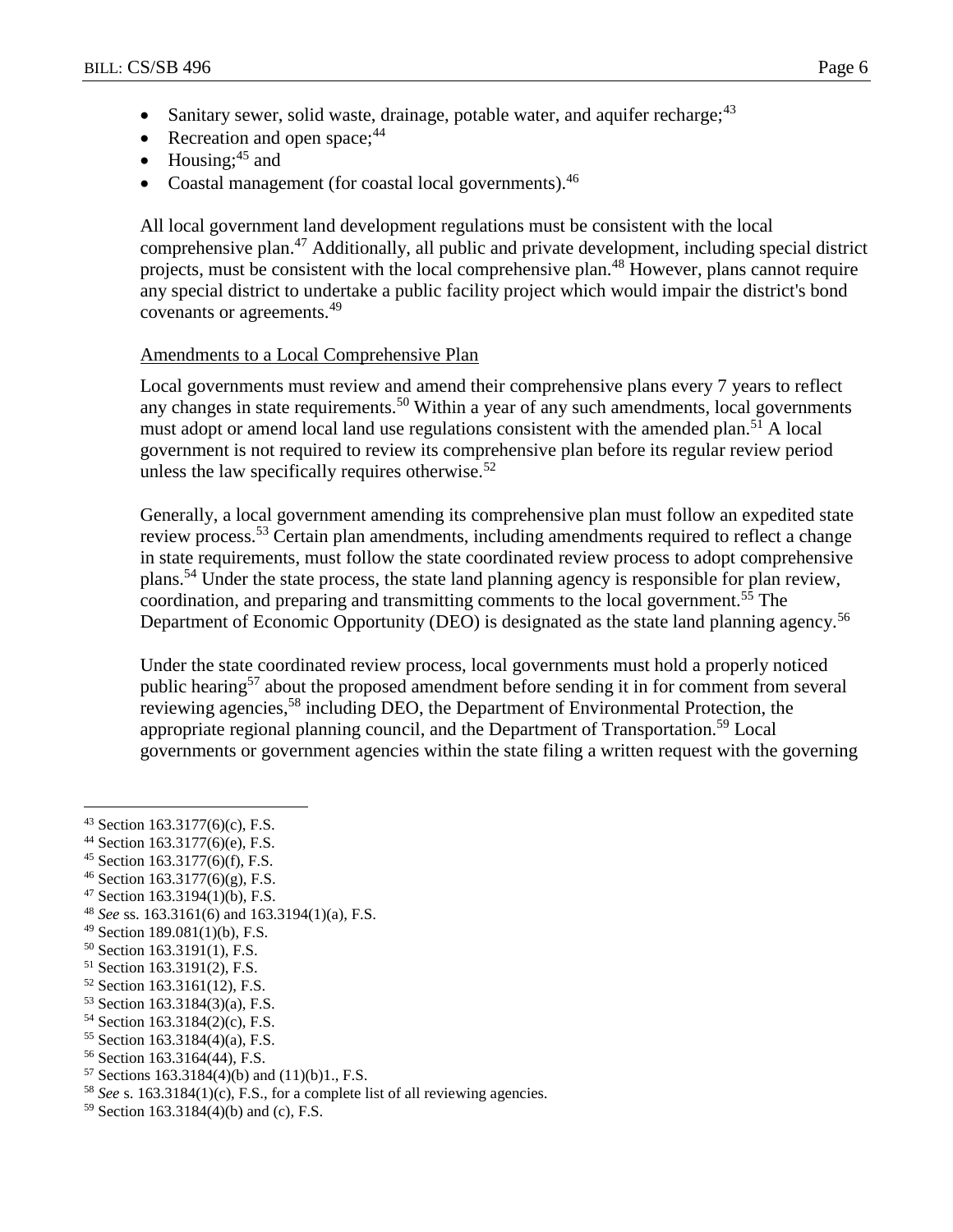body are also entitled to copies of the amendment.<sup>60</sup> Comments on the amendment must be received within 30 days after DEO receives the proposed plan amendment.<sup>61</sup>

DEO must provide a written report within 60 days of receipt of the proposed amendment if it elects to review the amendment.<sup>62</sup> The report must state the agency's objections, recommendations, and comments with certain specificity, and must be based on written, not oral, comments.<sup>63</sup> Within 180 days of receiving the report from DEO, the local government must review the report and any written comments and hold a second properly noticed public hearing on the adoption of the amendment.<sup>64</sup> Adopted plan amendments must be sent to DEO and any agency or government that provided timely comments within 10 working days after the second public hearing.<sup>65</sup>

Once DEO receives the adopted amendment and determines it is complete, it has 45 days to determine if the adopted plan amendment complies with the  $law<sup>66</sup>$  and to issue on its website a notice of intent finding whether or not the amendment is compliant.<sup>67</sup> A compliance review is limited to the findings identified in DEO's original report unless the adopted amendment is substantially different from the reviewed amendment.<sup>68</sup> Unless the local comprehensive plan amendment is challenged, it may go into effect pursuant to the notice of intent.<sup>69</sup> If there is a timely challenge, then the plan amendment will not take effect until DEO or the Administration Commission<sup>70</sup> enters a final order determining whether the adopted amendment complies with the law. $71$ 

# *Effect of Proposed Changes*

The bill amends s. 163.3177(6), F.S., to require local governments to incorporate a private property rights element into their comprehensive plans and respect private property rights in local decision making.

The bill provides a model statement of property rights, and local governments may incorporate the suggested language directly into their comprehensive plan. The property rights provided in

 $\overline{a}$ 

<sup>71</sup> *Id*.

 $60$  Section 163.3184(4)(b), F.S.

 $61$  Section 163.3184(4)(c), F.S.

 $62$  Section 163.3184(4)(d)1., F.S.

 $63$  Section 163.3184(4)(d)1., F.S. All written communication the agency received or generated regarding a proposed amendment must be identified with enough information to allow for copies of documents to be requested. *See* s. 163.3184(4)(d)2., F.S.

 $64$  Sections 163.3184(4)(e)1. and (11)(b)2., F.S. If the hearing is not held within 180 days of receipt of the report, the amendment is deemed withdrawn absent an agreement and notice to DEO and all affected persons that provided comments. *See* s. 163.3184(4)(e)1., F.S.

<sup>65</sup> Section 163.3184(4)(e)2., F.S.

<sup>66</sup> Section 163.3184(4)(e)3. and 4., F.S.

<sup>67</sup> Section 163.3184(4)(e)4., F.S.

<sup>68</sup> *Id*.

<sup>69</sup> Section 163.3184(4)(e)5., F.S.

 $70$  Section 14.202, F.S., provides that the Administration Commission is composed of the Governor and the Cabinet (Section 20.03, F.S., provides that "Cabinet" means the Attorney General, the Chief Financial Officer, and the Commissioner of Agriculture).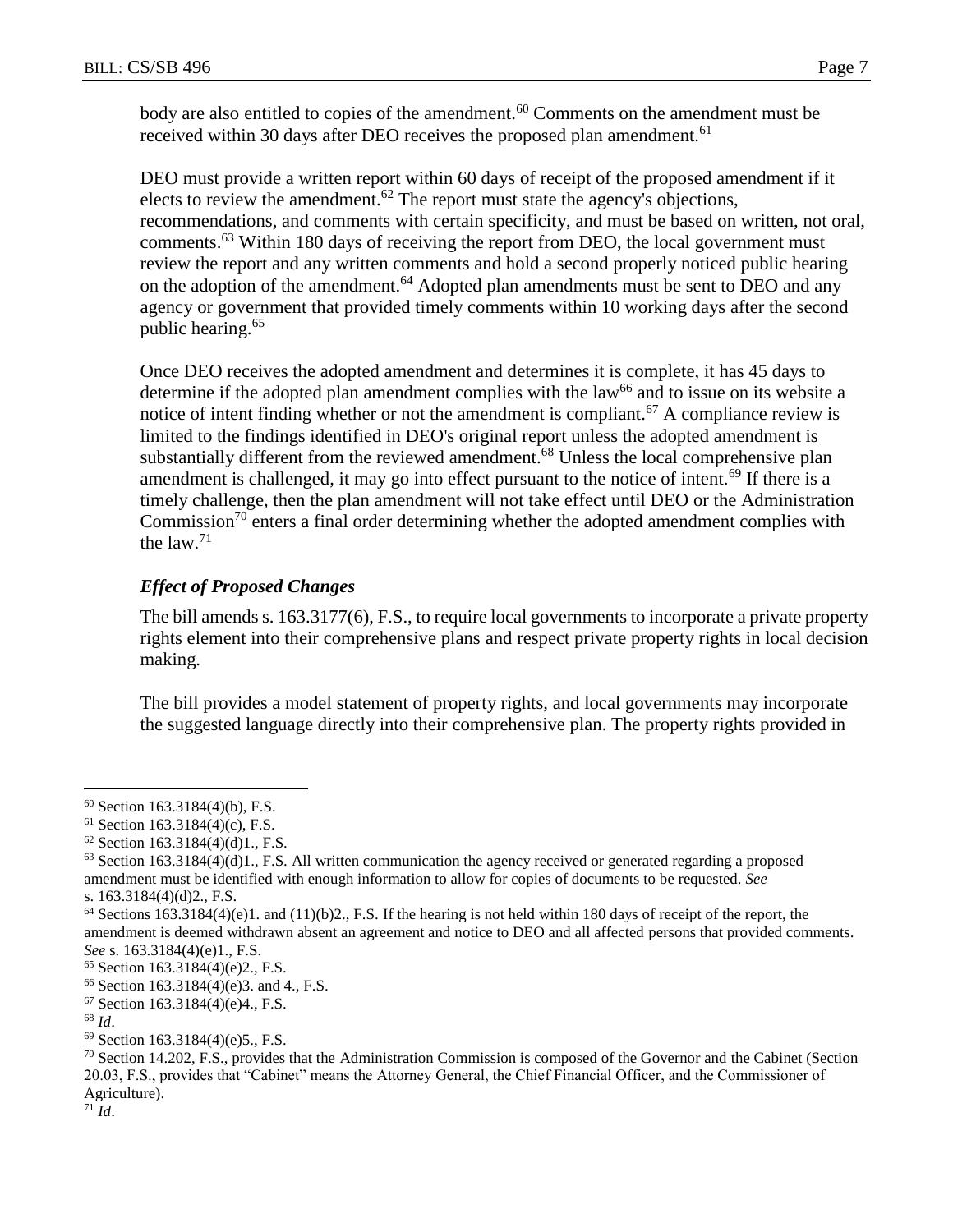the bill include the following five acknowledgments that a local government should consider in the decision-making process:

- The right of a property owner to physically possess and control his or her interests in the property, including easements, leases, or mineral rights;
- The right of the property owner to the quiet enjoyment of the property, to the exclusion of all others;
- The right of a property owner to use, maintain, develop, and improve his or her property for personal use or the use of any other person, subject to state law and local ordinances;
- The right of the property owner to privacy and to exclude others from the property to protect the owner's possessions and property; and
- The right of the property owner to dispose of his or her property through sale or gift.

Each local government must adopt its own property rights element in its comprehensive plan by the earlier of its next proposed plan amendment initiated after July 1, 2021, or the next scheduled evaluation and appraisal of its comprehensive plan pursuant to s. 163.3191, F.S. If a local government adopts its own property rights element, the element may not conflict with the statement of rights provided in the bill.

## **Local Government Development Agreements (Section 3)**

# *Present Situation*

Local governments may enter into development agreements with developers.<sup>72</sup> A "development agreement" is a "contract between a local government and a property owner/developer, which provides the developer with vested rights by freezing the existing zoning regulations applicable to a property in exchange for public benefits."<sup>73</sup>

Any local government may, by ordinance, establish procedures and requirements to consider and enter into a development agreement with any person having a legal or equitable interest in real property located within its jurisdiction.<sup>74</sup> A development agreement must include the following:<sup>75</sup>

- A legal description of the land subject to the agreement and the names of its legal and equitable owners;
- The duration of the agreement;
- The development uses permitted on the land, including population densities, and building intensities and height;
- A description of public facilities that will service the development, including who will provide such facilities, the date that any new facilities, if needed, will be constructed, and a schedule to assure public facilities are available concurrent with the impacts of the development;
- A description of any reservation or dedication of land for public purposes;

 $\overline{a}$ <sup>72</sup> Section 163.3220(4), F.S.; *see also* ss. 163.3220-163.3243, F.S., known as the "Florida Local Government Development Agreement Act."

<sup>73</sup> *Morgran Co., Inc. v. Orange County*, 818 So. 2d 640 (Fla. 5th DCA 2002); 7 Fla. Jur 2d Building, Zoning, and Land Controls § 168 (2019).

<sup>74</sup> Section 163.3223, F.S; 7 Fla. Jur 2d Building, Zoning, and Land Controls § 168 (2019).

<sup>75</sup> Section 163.3227(1), F.S.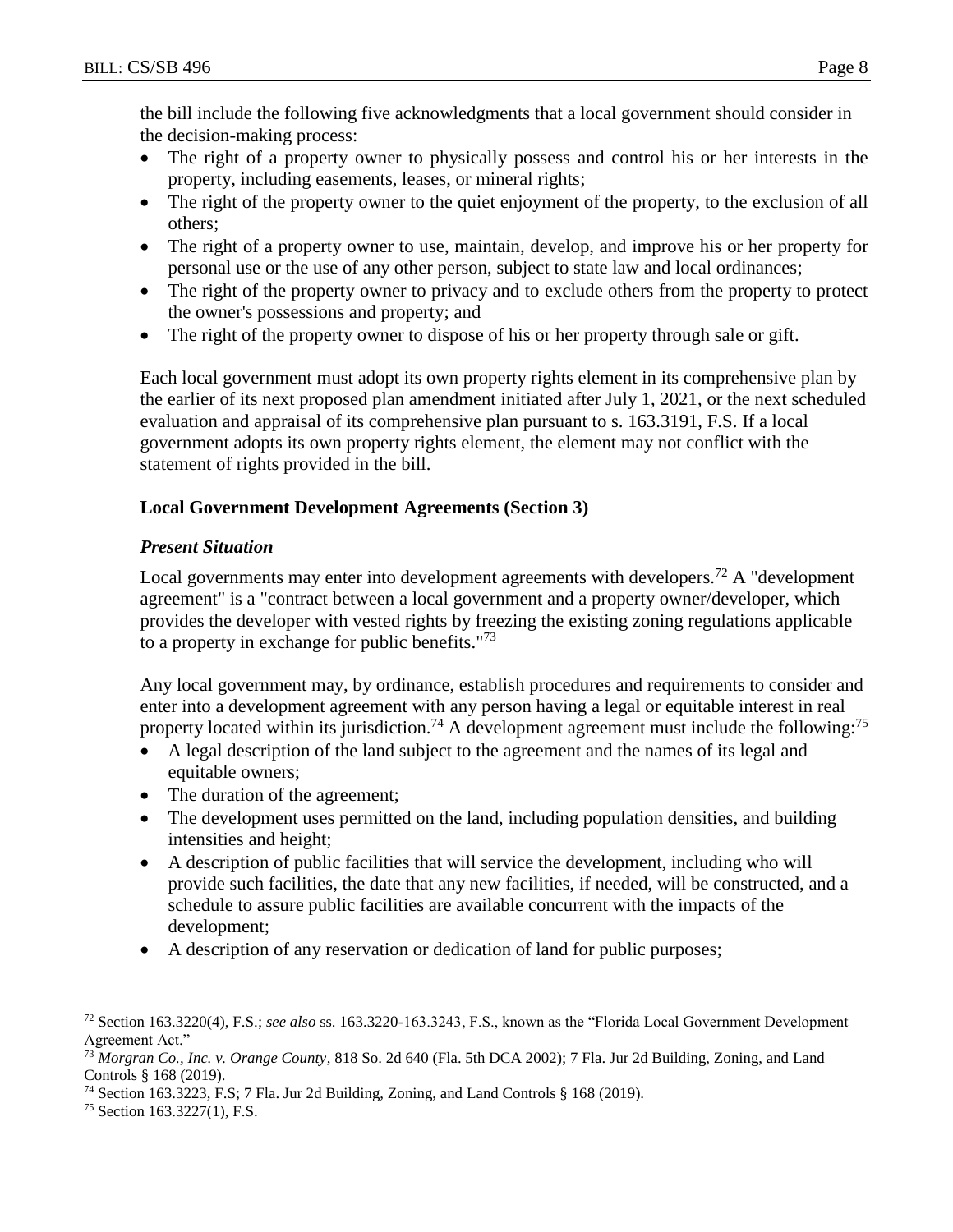- A description of all local development permits approved or needed to be approved for the development of the land;
- A finding that the development permitted or proposed is consistent with the local government's comprehensive plan and land development regulations;
- A description of any conditions, terms, restrictions, or other requirements determined to be necessary by the local government for the public health, safety, or welfare of its citizens; and
- A statement indicating that the failure of the agreement to address a particular permit, condition, term, or restriction does not relieve the developer of the necessity of complying with the law governing said permitting requirements, conditions, terms, or restrictions.

A development agreement may also provide that the entire development, or any phase, must be commenced or completed within a specific time.<sup>76</sup> Within 14 days after a local government enters into a development agreement, the local government must record the agreement with the circuit court clerk in the county where the local government is located. A development agreement will not be effective until properly recorded in the public records of the county.<sup>77</sup>

The requirements and benefits in a development agreement are binding and vest or continue with any person who later obtains ownership from one of the original parties to the agreement,<sup>78</sup> also known as a successor in interest.<sup>79</sup> A development agreement may be amended or canceled by the parties' mutual consent to the agreement or by their successors in interest.<sup>80</sup>

# *Effect of Proposed Changes*

The bill provides that a party or its designated successor in interest to a development agreement and the local government are authorized to amend or cancel a development agreement without securing the consent of other parcel owners of property that were originally subject to the development agreement unless the amendment, modification, or termination directly modifies the allowable uses or entitlements of an owner's property.

# **Department of Transportation Disposal of Real Property (Section 4)**

# *Present Situation*

The Florida Department of Transportation ("DOT") is authorized to convey any land, building, or other real or personal property it acquired if it determines the property is not needed for a transportation facility.<sup>81</sup> In such cases, DOT may dispose of the property through negotiations, sealed competitive bids, auctions, or any other means it deems to be in its best interest and must advertise the disposal of any property valued over \$10,000.<sup>82</sup>

<sup>76</sup> Section 163.3227(2), F.S; 7 Fla. Jur 2d Building, Zoning, and Land Controls § 168 (2019).

<sup>77</sup> Section 163.3239, F.S; 7 Fla. Jur 2d Building, Zoning, and Land Controls § 168 (2019).

<sup>78</sup> Section 163.3239, F.S.

<sup>&</sup>lt;sup>79</sup> A successor in interest is one who follows another in ownership or control of property. A successor in interest retains the same rights as the original owner, with no change in substance. BLACK'S LAW DICTIONARY 1473 (8th ed. 2004). <sup>80</sup> Section 163.3237, F.S.

<sup>81</sup> Section 337.25(4), F.S.

<sup>82</sup> *Id.*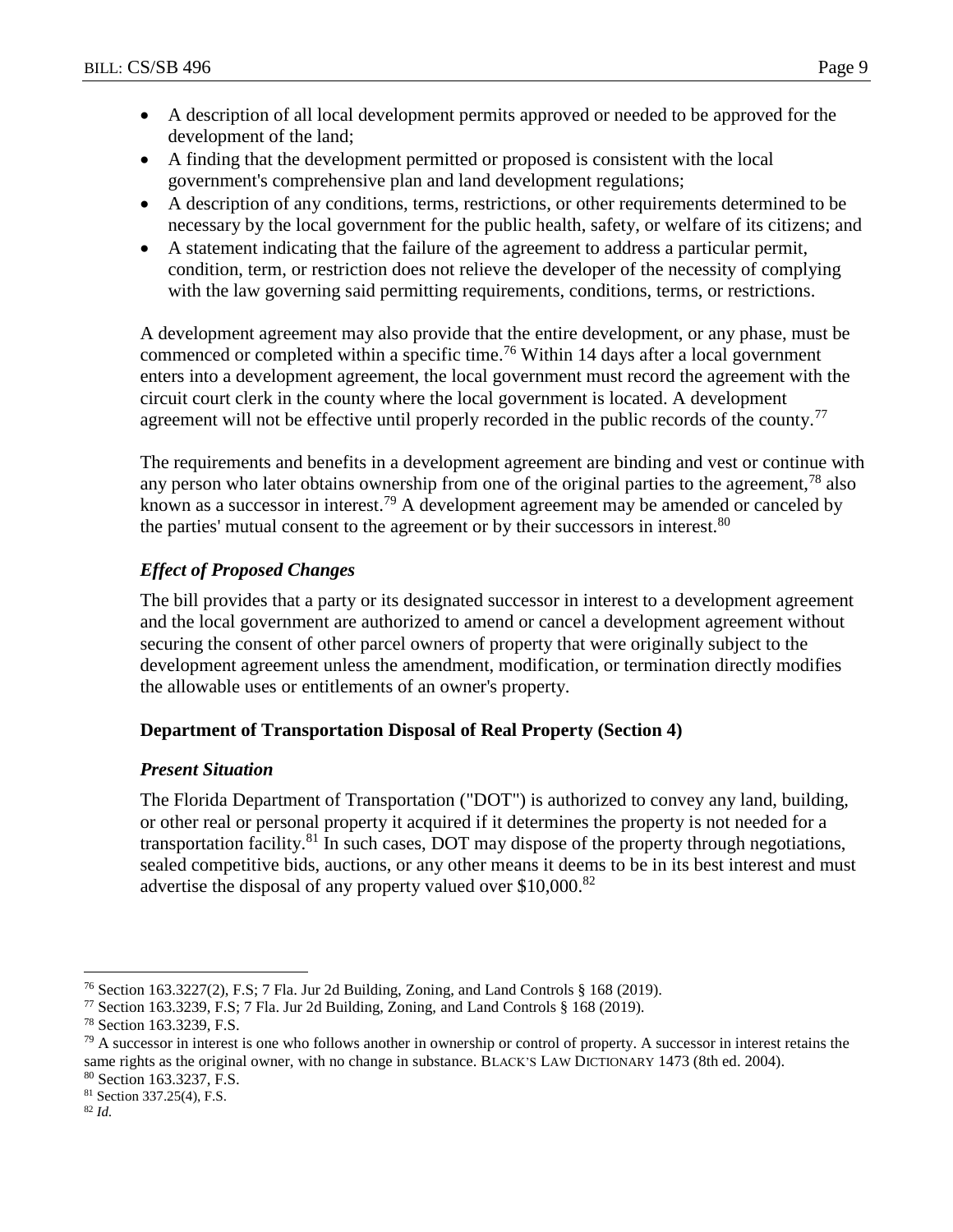DOT may not sell an unneeded property for a price less than DOT's current estimate of value, unless:

- The property was donated for transportation purposes and a transportation facility has not been constructed for at least five years, plans have not been prepared for the construction of such facility, and the property is not located in a transportation corridor, then a governmental entity in whose jurisdiction the property lies may authorize reconveyance of the donated property for no consideration to the original donor or the donor's heirs, successors, assigns, or representatives.<sup>83</sup>
- The property is to be used for a public purpose, then the property may be conveyed without consideration to a governmental entity.<sup>84</sup>
- The property was originally acquired specifically to provide replacement housing for persons displaced by transportation projects, then DOT may negotiate to sell such property as replacement housing.<sup>85</sup>
- DOT determines the property requires significant costs to be incurred or that continued ownership of the property exposes DOT to significant liability risks, then DOT may use the projected maintenance costs over the next 10 years to offset the property's value in establishing a value for disposal of the property, even if that value is zero.<sup>86</sup>

If, in DOT's discretion, a sale to a person other than an abutting property owner would be inequitable, the property may be sold to the abutting owner for DOT's current estimate of value.<sup>87</sup> Further, in cases of property to be used for a public purpose, and in cases of property requiring significant costs to be incurred or exposing DOT to significant liability risks, DOT may first offer the property ("right of first refusal") to the local government or other political subdivision in whose jurisdiction the property is situated.<sup>88</sup>

# *Effect of Proposed Changes*

Notwithstanding any provision of s. 337.25, F.S., to the contrary, the bill requires DOT to afford a right of first refusal to the previous property owner from whom DOT originally acquired the property for DOT's current estimate of value if the property is to be used for a public purpose, requires significant costs to be incurred, or exposes DOT to significant liability risks, or if DOT determines that a sale to any person other than an abutting property owner would be inequitable. Such an offer must be made in writing, by certified mail or hand delivery, and is effective upon receipt by the previous property owner. DOT must provide the previous property owner with at least 30 days to exercise the right of first refusal. If the previous property owner wants to purchase the property, he or she must send notice to DOT by certified mail or hand delivery, and such acceptance is effective upon dispatch. Once the right is exercised, the previous property owner has at least 90 days to close on the property.

<sup>85</sup> Section 337.25(4)(c), F.S.

<sup>87</sup> Section 337.25(4)(e), F.S.

 $\overline{a}$ <sup>83</sup> Section 337.25(4), F.S.

<sup>84</sup> Section 337.25(4)(b), F.S.

<sup>86</sup> Section 337.25(4)(d), F.S.

<sup>88</sup> Section 337.25(4), F.S.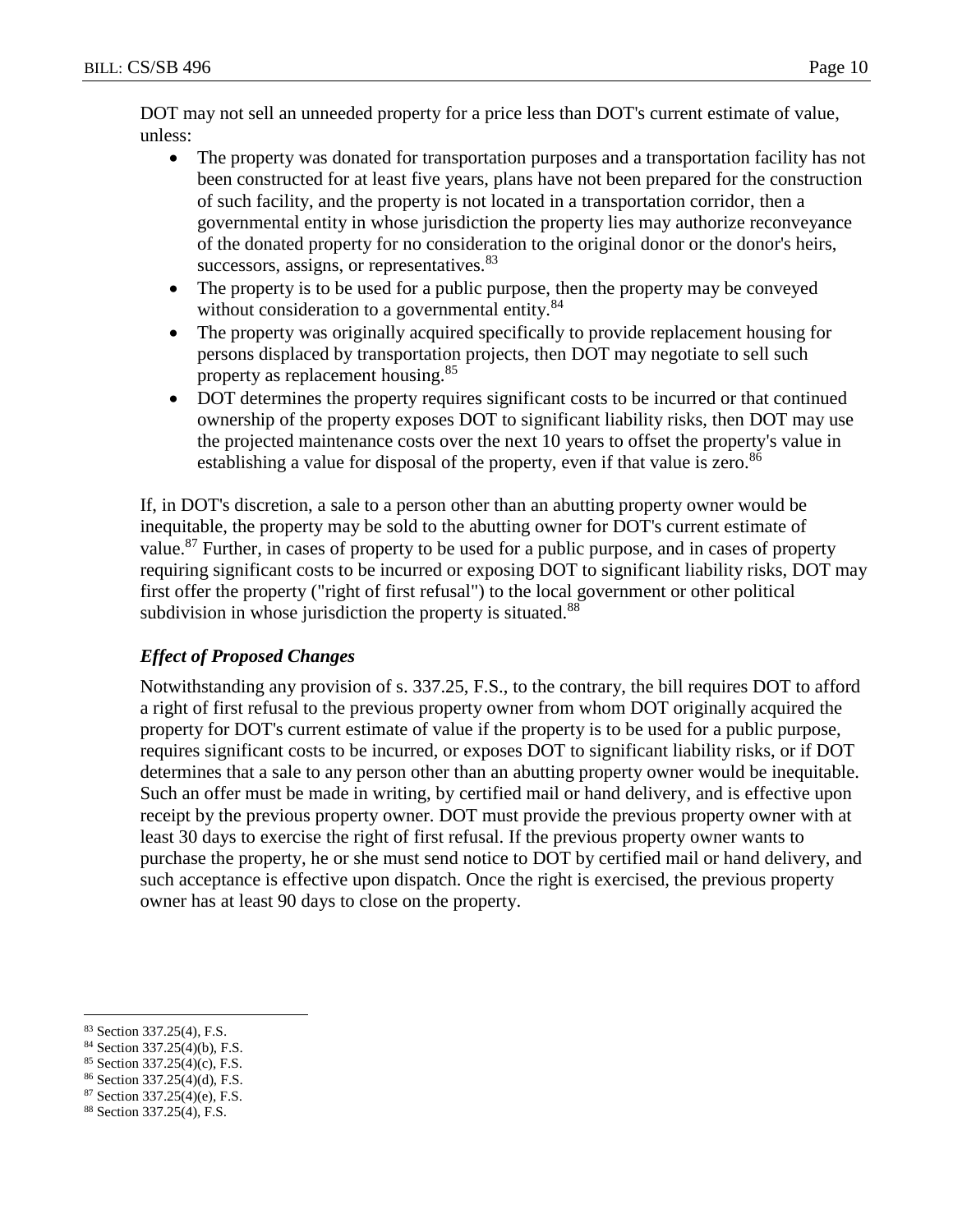### **Developments of Regional Impact (Section 5)**

### *Present Situation*

A Development of Regional Impact (DRI) is "any development which, because of its character, magnitude, or location, would have a substantial effect on the health, safety, or welfare of citizens of more than one county."<sup>89</sup>

The DRI statutes were created in 1972 as an interim program intended to be replaced by comprehensive planning and permitting laws.<sup>90</sup> The program provided a process to identify regional impacts stemming from large developments and appropriate provisions to mitigate impacts on state and regional resources.  $91$ 

The process to review or amend a DRI agreement and its implementing development orders went through several revisions<sup>92</sup> until the repeal of the requirements for state and regional reviews in 2018.<sup>93</sup> Local governments where a DRI is located are responsible for implementing and amending existing DRI agreements and development orders.<sup>94</sup>

Currently, an amendment to a development order for an approved DRI may not amend to an earlier date, the date to which the local government had agreed not to impose downzoning, unit density reduction, or intensity reduction, unless: <sup>95</sup>

- The local government can demonstrate that substantial changes in the conditions underlying the approval of the development order have occurred;
- The development order was based on substantially inaccurate information provided by the developer; or
- The change is clearly established by the local government to be essential to the public health, safety, or welfare.

The local government must review any proposed change to a previously approved DRI based on the standards and procedures in its adopted local comprehensive plan and local land development regulations.<sup>96</sup> The local government must review a proposed change reducing the originally approved height, density, or intensity of the development based on the standards in the local comprehensive plan at the time the development was originally approved. If the proposed change

<sup>89</sup> Section 380.06(1), F.S.

<sup>90</sup> The Florida Senate, Committee on Community Affairs, Interim Report 2012-114, September 2011, citing: Thomas G. Pelham, *A Historical Perspective for Evaluating Florida's Evolving Growth Management Process*, in *Growth Management in Florida: Planning for Paradise*, 8 (Timothy S. Chapin, Charles E. Connerly, and Harrison T. Higgins eds. 2005). <sup>91</sup> Chapter 72-317, s. 6, Laws of Fla.

<sup>92</sup> *See* ch. 2015-30, Laws of Fla. (requiring that new DRI-sized developments proposed after July 1, 2015, must be approved by a comprehensive plan amendment in lieu of the state review process provided for in s. 380.06, F.S.) and ch. 2016-148, Laws of Fla. (requiring DRI reviews to follow the state coordinated review process if the development, or an amendment to the development, required an amendment to the comprehensive plan).

<sup>93</sup> Chapter 2018-158, Laws of Fla.

<sup>94</sup> Sections 380.06(4)(a) and (7), F.S.

<sup>95</sup> Section 380.06(4)(a), F.S.

<sup>96</sup> Section 380.06(7)(a), F.S. These procedures must include notice to the applicant and public about the issuance of development orders.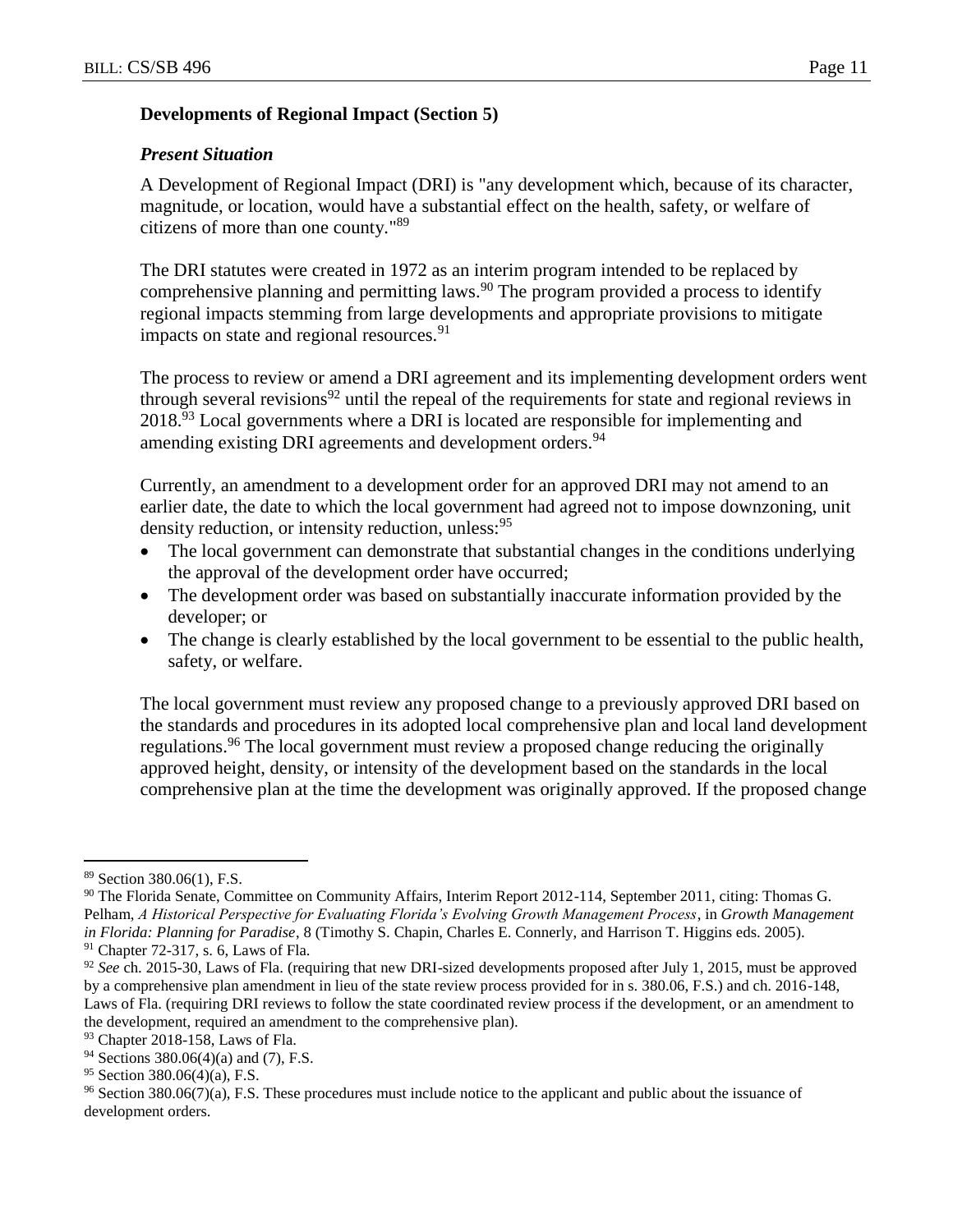would have been consistent with the comprehensive plan in effect when the development was originally approved, the local government may approve the change.<sup>97</sup>

DRI agreements classified as essentially built out and valid on or before April 6, 2018, were preserved, but the provisions that allowed such agreements to be amended to exchange approved land uses were eliminated.<sup>98</sup>

For such agreements, a DRI is essentially built out if:<sup>99</sup>

- All the mitigation requirements in the development order were satisfied, all developers complied with all applicable terms and conditions of the development order except the buildout date, and the amount of proposed development that remained to be built was less than 40 percent of any applicable development-of-regional-impact threshold; or
- The project was determined to be an essentially built-out development of regional impact through an agreement executed by the developer, the state land planning agency, and the local government.

## *Effect of Proposed Changes*

The bill authorizes the amendment of any DRI agreement previously classified as (or officially determined to be) essentially built out, and entered into on or before April 6, 2018, including amendments authorizing the developer to exchange approved land uses. Subject to the developer demonstrating that the exchange will not increase impacts to public facilities, amendments are made pursuant to the local government's processes for amending development orders.

### **Important State Interest (Section 6)**

The bill states that the Legislature finds and declares that this act fulfills an important state interest.

### **Effective Date (Section 7)**

The bill provides an effective date of July 1, 2021.

### **IV. Constitutional Issues:**

### A. Municipality/County Mandates Restrictions:

Article VII, section 18(a) of the Florida Constitution states in part that no county or municipality shall be bound by a general law requiring the county or municipality to spend funds or take an action that requires the expenditure of funds. The bill may implicate this constitutional restriction by potentially causing counties and municipalities to incur some costs amending their comprehensive plans to add a private property rights element by July 1, 2023.

 $97$  Section 380.06(7)(a), F.S.

<sup>98</sup> Chapter 2018-158, s. 1, Laws of Fla.

<sup>99</sup> Sections 380.06(15)(g)3. and 4., F.S. (2017).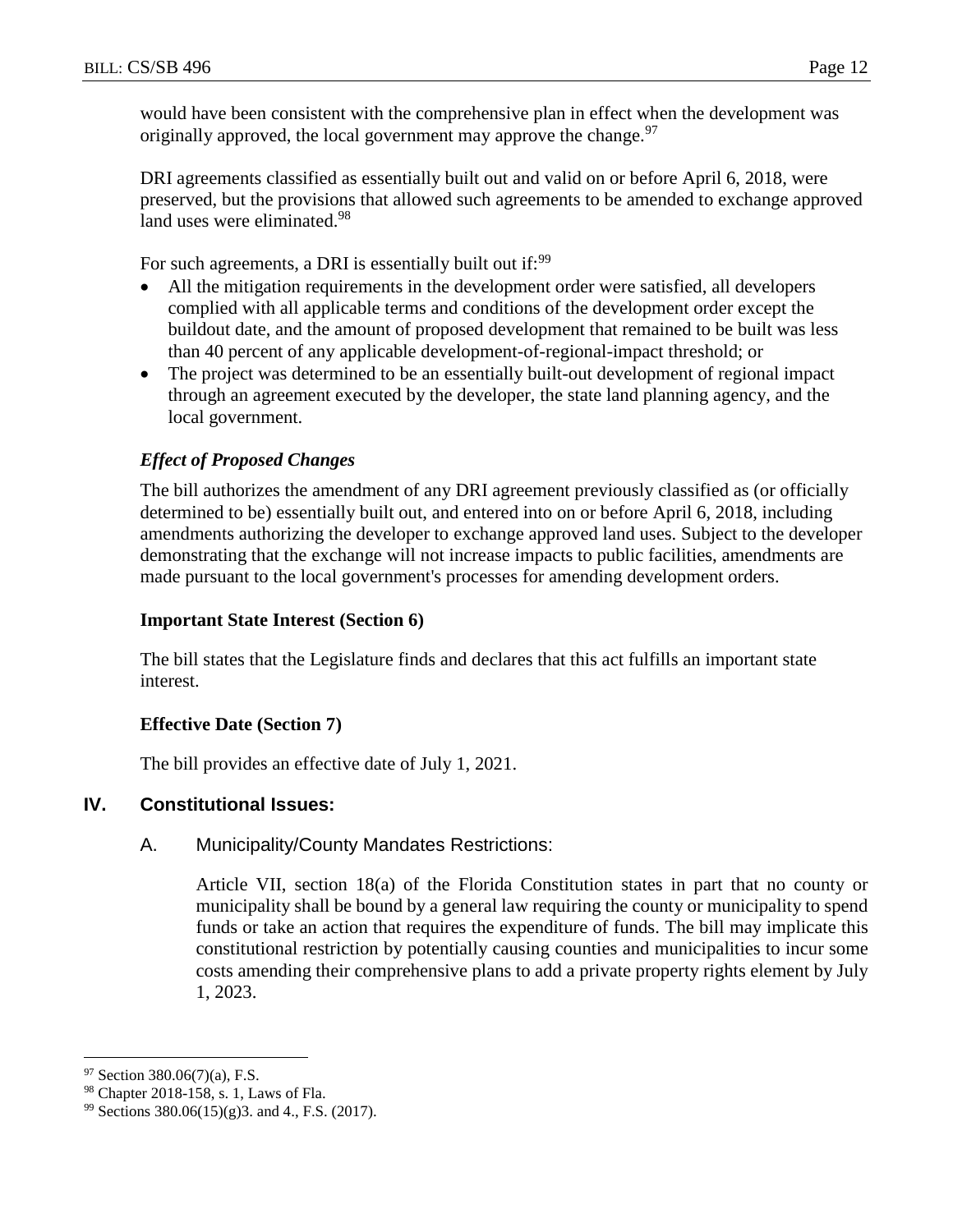Notwithstanding, Article VII, section 18(d), of the Florida Constitution provides eight exemptions to the mandate restrictions. The mandate exemption relevant to this bill is the exemption for "laws having insignificant fiscal impact<sup>[1]</sup> <sup>100</sup> For the Fiscal Year 2021-2022 the Senate's forecast for laws having a state-wide insignificant fiscal impact is \$2,189,391.90.<sup>101</sup> Thus, if Florida's 67 counties and 411 municipalities spend on average \$4,580.31 or less on the comprehensive plan amendment, the bill would be deemed to have an insignificant fiscal impact.

Complying with the bill may not necessitate a local government to expend additional funds beyond those already allocated to general government activities. Thus, the fiscal impact may be insignificant.

Still, if the judiciary determines that the bill is a mandate and no exemption or exception applies, the bill must have been approved by two-thirds of the membership of each house of the Legislature to be binding on local governments. The bill has the necessary determination that it fulfills an important state interest to be passed in this manner.

B. Public Records/Open Meetings Issues:

None.

C. Trust Funds Restrictions:

None.

D. State Tax or Fee Increases:

None.

E. Other Constitutional Issues:

None identified.

## **V. Fiscal Impact Statement:**

A. Tax/Fee Issues:

None.

B. Private Sector Impact:

None.

<sup>&</sup>lt;sup>100</sup> An insignificant fiscal impact is the amount not greater than the average statewide population for the applicable fiscal year times \$0.10. *See* Florida Senate Committee on Community Affairs, *Interim Report 2012-115: Insignificant Impact*, (Sept. 2011), *available at* <http://www.flsenate.gov/PublishedContent/Session/2012/InterimReports/2012-115ca.pdf> (last visited Feb. 24, 2021)

<sup>101</sup> Based on the Florida Demographic Estimating Conference's Nov. 13, 2020 population forecast for 2021 of 21,893,919. The conference packet is *available at*: <http://edr.state.fl.us/content/conferences/population/demographicsummary.pdf> (last visited Feb. 24, 2021).